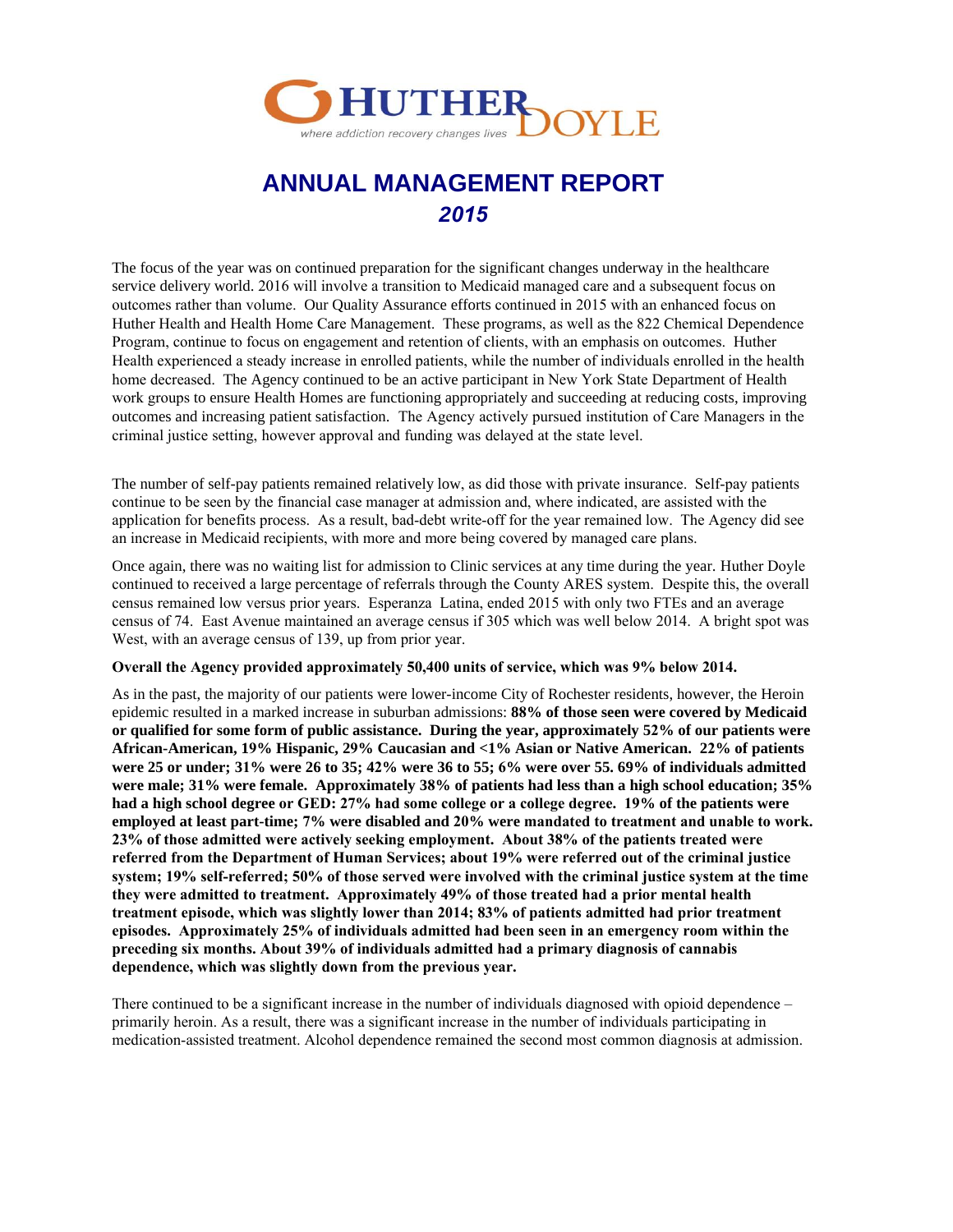Following is an overview of the year, presented by functional unit.

#### **ADMINISTRATION**

There was a significant change in Administration during 2015, with a new President/CEO appointed effective October 1st. This individual began on August 24th as a Senior VP/COO, and transitioned to the CEO role on October 1st following the retirement of long-time CEO Robert Lebman following approximately 26 years of service.

The Administrative Cost Center consisted of four full-time staff: President/CEO, Vice President Programs and Services, Vice President Operations/CFO , Vice President Health Services.

All-staff meetings generally occurred on a monthly basis to keep staff informed and provide a forum to raise and discuss issues. During most of 2015, parallel staff meetings occurred at West and East Avenues. A decision was made at the end of the year to combine the meetings, thus allowing staff to receive consistent information at the same time. Staff continued to participate on a number of Agency-wide committees. We refocused our Cultural Competency initiative, and there were a number of trainings and an all-staff session that initiated an intensive and extensive internal review and a process to foster increased inter-Departmental teambuilding. The Vice President Operations/CFO remained the fiscal Compliance Officer and oversaw the review of Compliance and compliance policies by the Compliance Committee.

## **CLINICAL SERVICES**

The Clinics at East (including Esperanza Latina) and West Avenues focused on quality improvement and expansion in 2015. While client census was down in compared to prior year, the team explored ways in which to increase services and attract referrals. Specifically, clients who are appropriate can receive Medication-Assisted Treatment (MAT) to address alcohol and opiate dependence. The Agency's Medical Director, who is an Addiction Physician, works closely with the Physician's Assistant at East Avenue in order to provide clients with these evidence-based treatment options. During the fourth quarter, the Agency began focusing on its treatment court case management census and how it can increase the services that is provided to the Rochester Problem-Solving Courts. The Agency census fell to the low 20's during 2015, and the goals is to at least triple the number of treatment court cases in 2016.

In response to the heroin epidemic, the Agency began an opiate-specific track for both men and women. Based on the positive response, it is likely that this will continue - and may expand - in 2016.

#### **HEALTH INFORMATION AND DATA MANAGEMENT**

The Director of Health Information and Data Management supervises staff in this Department. They continued to fill health information needs, including monitoring compliance with the Agency's Utilization Review Plan. The Unit is responsible for collection and analysis of client data, maintenance of medical records and performance of all utilization review activities. The Department produced monthly, quarterly and annual reports on utilization and clinical outcomes. The Department was active in the continued refinement of our automated record and data system throughout the year. A major focus of the Health Information/Data Management Director during the year was assisting in Quality Improvement expansion and increased record reviews. The Director serves as the agency privacy Officer under HIPAA and Programmatic Compliance Officer and reports to the Vice President Programs and Services.

#### **HEALTH SERVICES**

Huther Health has continued to operate as a DOH Article 28 Clinic. As of year end, two part-time licensed Physicians and one full-time licensed Physician's Assistant were providing primary medical care to approximately 1,200 patients. Depite this, the clinic again lost money in 2015. The health clinic will continue to explore adding services that support financial viability. To that end, the Vice President of Health Services, who oversees the department, is actively involved in several DSRIP initiatives.